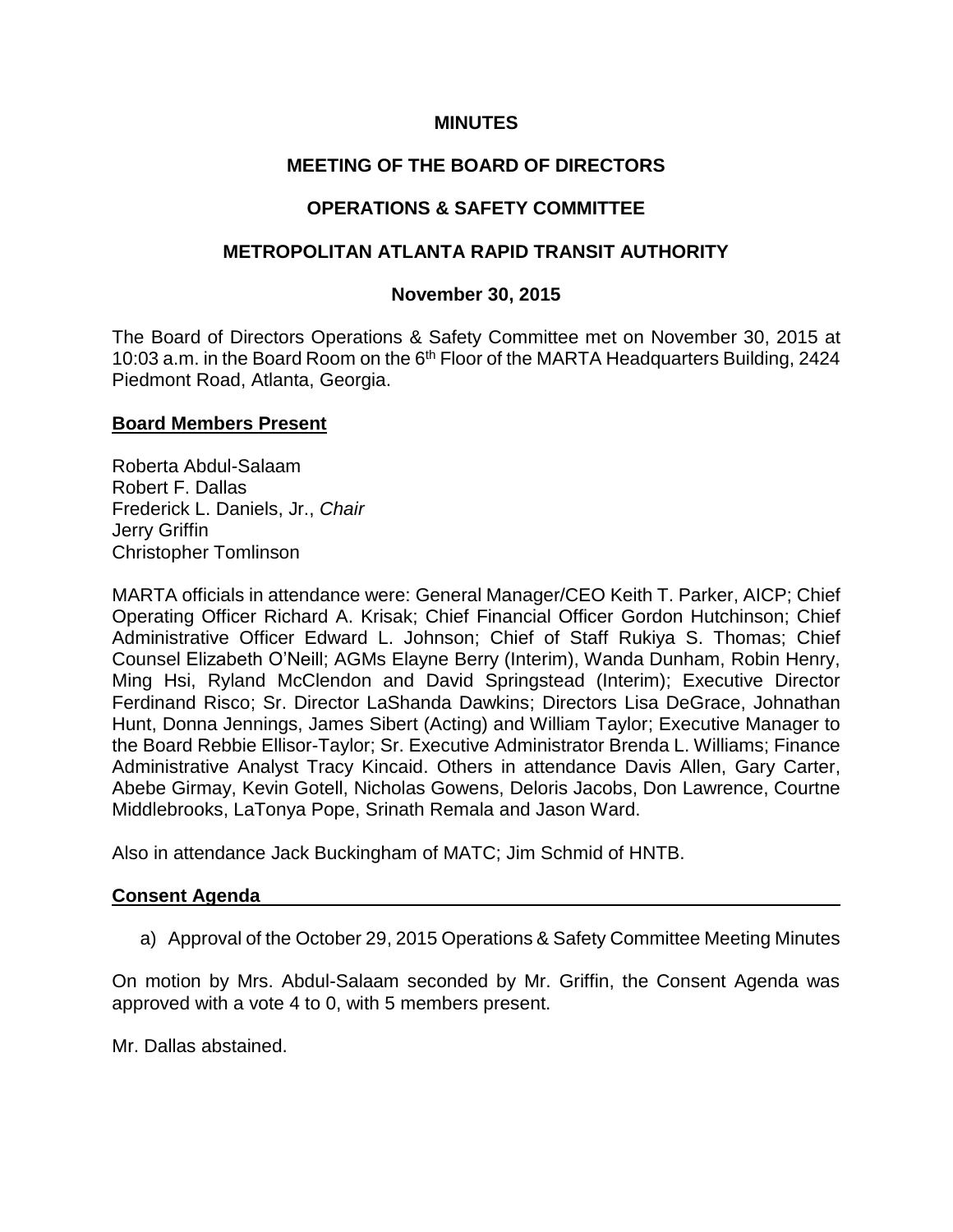#### **Individual Agenda**

### **Resolution Authorizing Award of Contracts for the Procurement of Bus Tire Lease and Services, CP B36296**

Mr. Taylor presented this resolution for Board of Directors approval authorizing the General Manager/CEO or his delegate to enter into a contract for the procurement of Bus Tire Lease and Services, Contract Proposal Number B36296, with Bridgestone Americas Tire Operations LLC, in the amount of \$10,994,675.88.

Mr. Daniels asked why was the accepted bid approximately \$800K lower than the other bids received.

Mr. Taylor responded that the labor costs were the biggest gain in Bridgestone's bid amount.

Mr. Daniels what services will the DBE provide.

Mr. Taylor said the DBE will provide contract labor, service and repairs.

Mr. Parker added that the DBE will do all the work – Bridgestone will supply the tires.

Mr. Risco added that large firms, such as Bridgestone, are able to give good prices. However, this Contract also gives MARTA an opportunity to achieve better DBE participation. The Office of Diversity and Inclusion assigned a 20% DBE goal on the leased services portion of this contract. Bridgestone identified one DBE located in New Hempstead, NY to fulfill the goal requirements on this contract at a participation level of 22.19%. MARTA is very proud of this achievement.

Mrs. Abdul-Salaam said that several years ago tire makers were under a lot of scrutiny for issuing defective tires.

Mr. Taylor said Bridgestone does not fall under that category.

On motion by Mr. Dallas seconded by Mrs. Abdul-Salaam, the resolution was unanimously approved by a vote of 5 to 0, with 5 members present.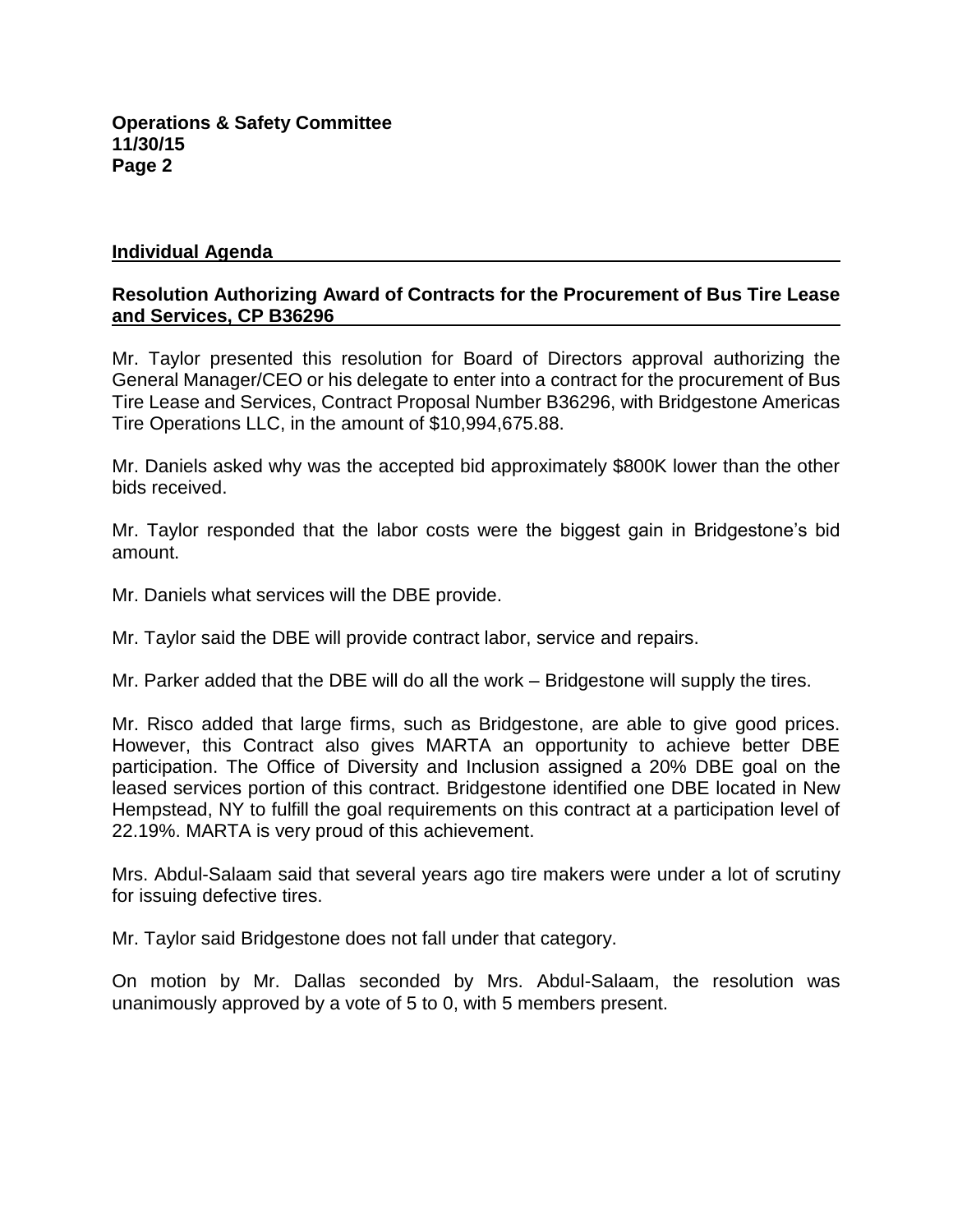# **Briefing – FY15 (4th Quarter) and FY16 (1st Quarter) Data for Bus and Mobility Collisions**

Mr. Siebert briefed the Committee on FY15 (4<sup>th</sup> Quarter) and FY16 (1<sup>st</sup> Quarter) Bus and Mobility collision data.

*Bus Collisions Rate* 

- $\bullet$  April  $-3.7$
- $-May 3.7$
- $\bullet$  June  $-3.6$
- $\bullet$  July  $-3.0$
- $\bullet$  August 3.9
- September  $-4.7$

*Bus Collisions – Preventable Accidents 2014 vs. 2015* 

- April
	- o 2014 31
	- o 2015 25
- May
	- $\circ$  2014 50
	- $\circ$  2015 43
- June
	- $\circ$  2014 35
	- o 2015 31
- July
	- $\circ$  2014 44
	- o 2015 21
- August
	- $\circ$  2014 47
	- o 2015 36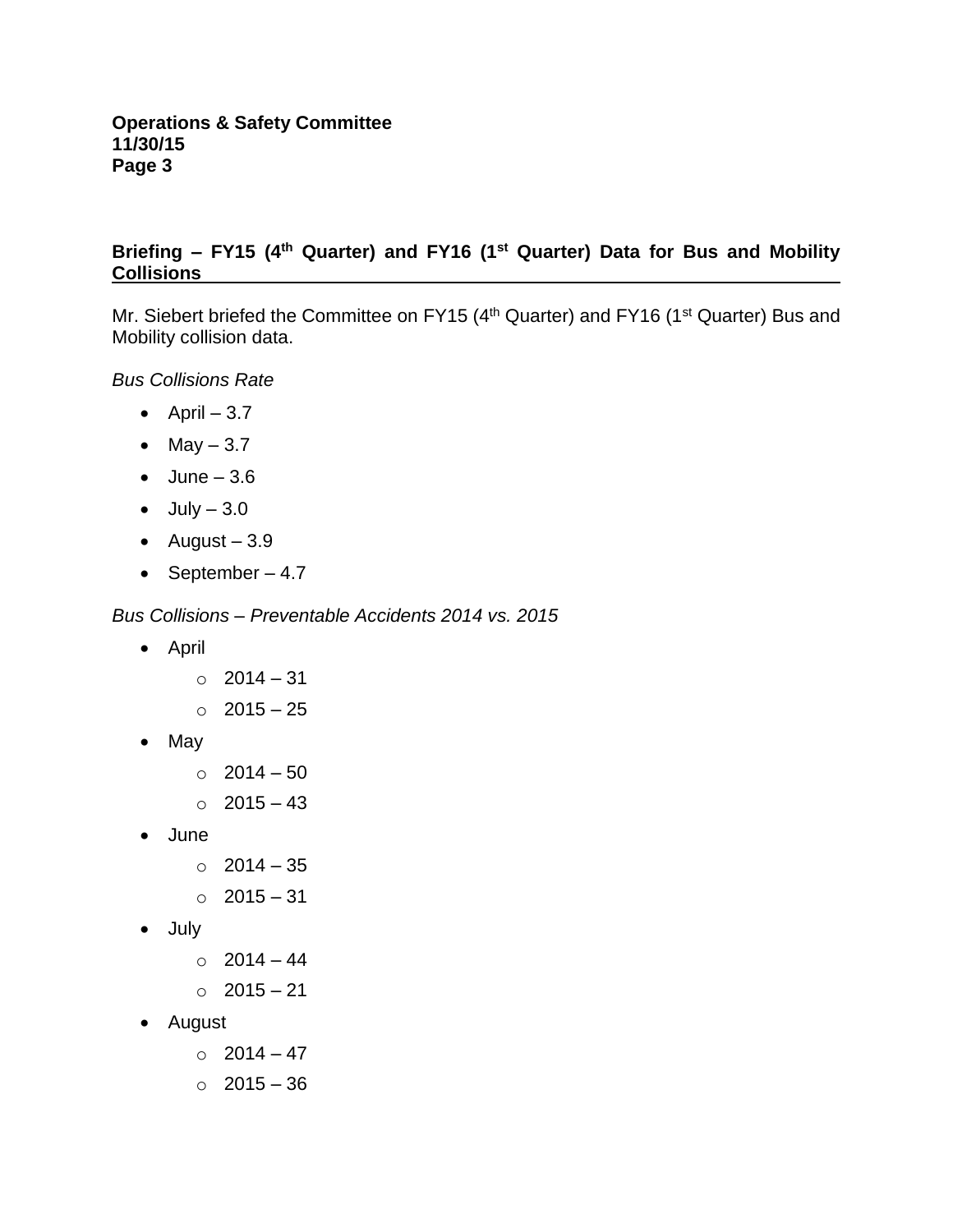- September
	- $\circ$  2014 47
	- $\circ$  2015 49

*Bus Highest Collisions by Route and Type*

- April September 2014
	- o Rte. 110
		- $\blacksquare$  Fixed objects (6)
		- Sideswipe (3)
		- $\blacksquare$  R-end (2)
	- $\circ$  Rte. 6
		- Sideswipe (5)
		- $\blacksquare$  Fixed objects (4)
		- $\blacksquare$  Rear impact (1)
	- o Rte. 99
		- Fixed objects (3)
		- Sideswipe (3)
		- Front impact  $(2)$
		- $\blacksquare$  R-end (1)
- April September 2015
	- o Rte. 110
		- $\blacksquare$  Fixed objects (7)
		- Sideswipe (4)
		- $\blacksquare$  R-end (2)
	- o Rte. 32
		- $\blacksquare$  Fixed objects (5)
		- Sideswipe (5)
		- $\blacksquare$  R-end (1)
	- o Rte. 3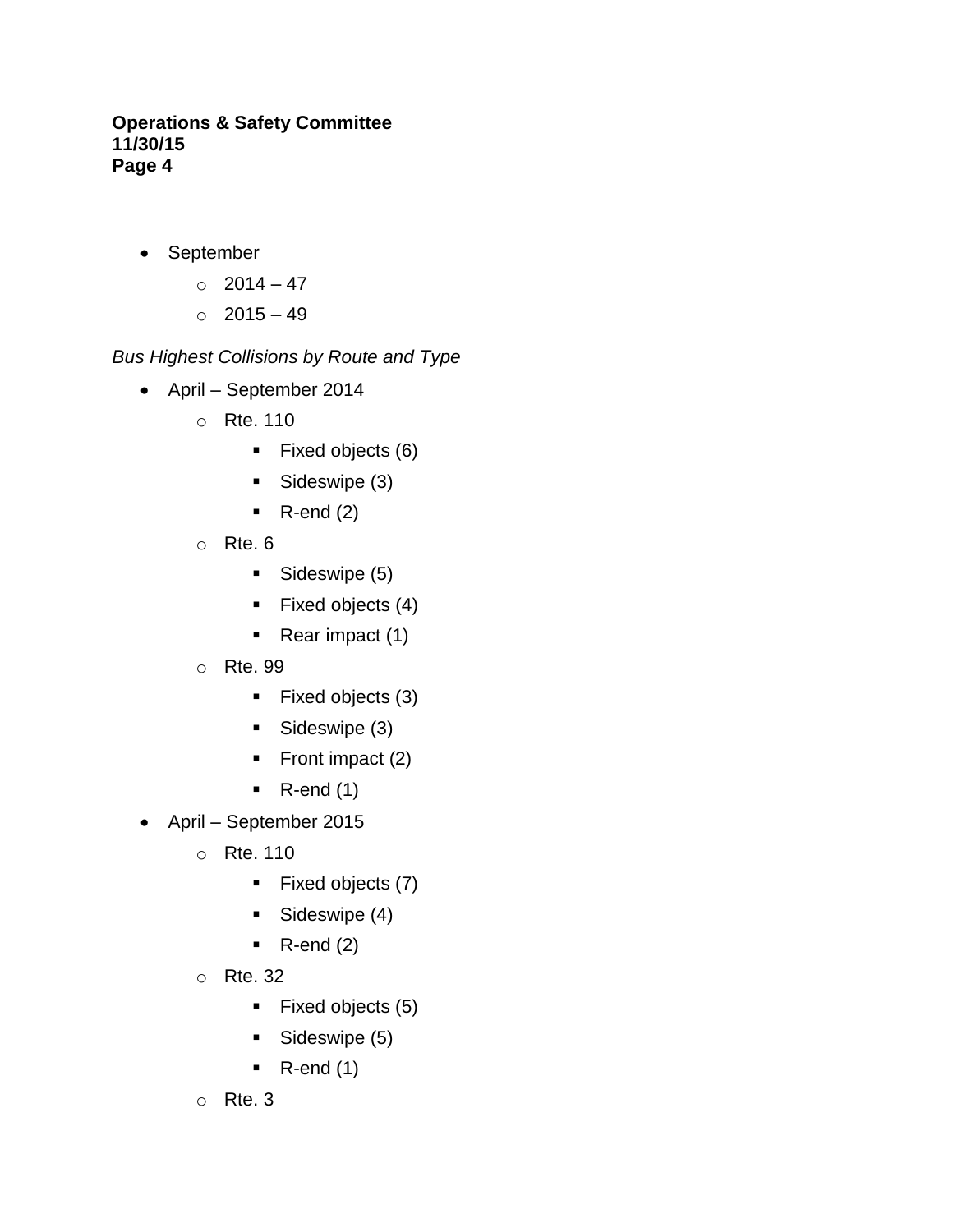- $\blacksquare$  Fixed objects (3)
- **Sideswipe (4)**
- Front impact  $(2)$
- $\blacksquare$  R-end (1)

*Mobility Collisions Rate*

- $\bullet$  April  $-2.6$
- $-May 2.3$
- $\bullet$  June 2.2
- $\bullet$  July  $-1.8$
- $\bullet$  August 2.0
- September  $-3.2$

*Mobility Collisions – Preventable Accidents 2014 vs. 2015* 

- April
	- o 2014 9
	- $\circ$  2015 12
- $\bullet$  May
	- o 2014 12  $\circ$  2015 – 9
- June
	- o 2014 10
	- o 2015 10
- July
	- o 2014 9  $\circ$  2015 – 10
- August
	- $\circ$  2014 6
	- o 2015 11
- September
	- $\circ$  2014 6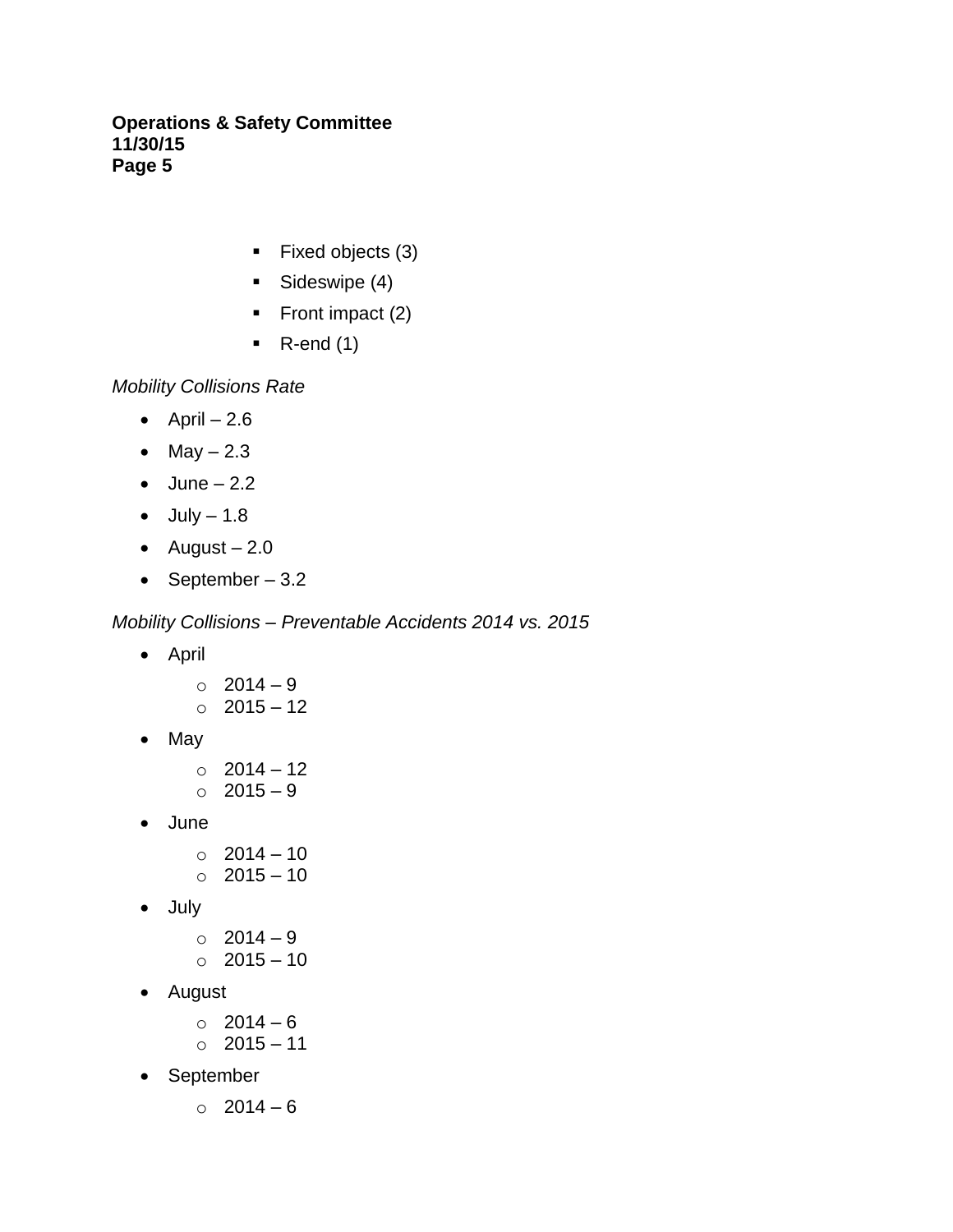$\degree$  2015 – 24

# *Mobility Highest Collision Types*

- April September 2014
	- o Fixed objects (27)
	- o Sideswipes (5)
	- o Parked vehicle (5)
- April September 2015
	- o Fixed objects (34)
	- o Sideswipe (12)
	- o Parked vehicle (10)

*Corrective Actions Moving Forward*

- Continue to focus on reducing Preventable Accidents
- Continue performing Route Hazard Analysis
- Continue to work with Operations and Training to develop strategies to reduce accidents
- Continue to conduct Safety Ride Checks
- Continue DSQA presence and visibility to promote safety awareness throughout the Authority

Mr. Daniels said there appears to be a trend line going upward in non-preventable accidents.

Mr. Siebert said the target rate is 3.7, and MARTA missed the target in the months of August and September.

Mr. Daniels said preventable accidents have gone up too.

Mr. Siebert said that is correct.

Mr. Daniels said the preventable accident rates in 2014 are relatively flat with some ups and downs then back up in 2015.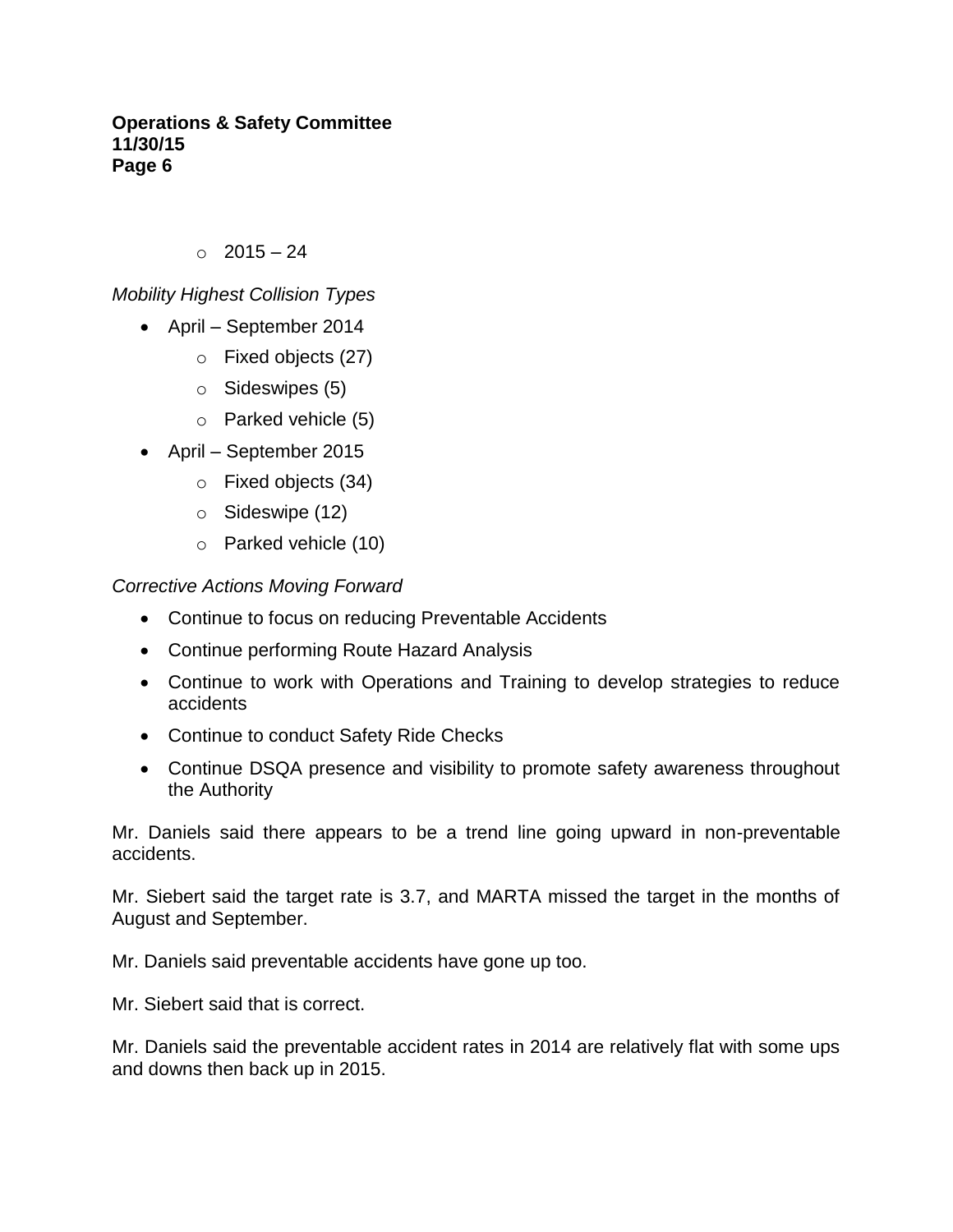Mr. Siebert said that is correct.

Mr. Daniels said this seems adverse to the data that was presented.

Mr. Siebert said it would appear that way because MARTA ran approximately 200K more miles in 2015 than in 2014. This would drop the preventable rate. Even though accidents have increased, mileage has also increased because additional routes have been added.

Mr. Daniels said going forward this data should be presented with clarification on whether the comparisons are accounting for mileage variations.

Mr. Griffin asked how does the cost/value of accidents fit into the evaluation of the overall safety issue.

Mr. Siebert said that has been difficult to flush out. A bus involved in a minor accident typically is not repaired immediately. MARTA knows the costs of the parts but not the labor until the repairs are made. However, the Q-Bus Program is steering the Authority in that direction. With this program, a bus can be taken out for repairs immediately and staff will be able to quantify the costs and provide that information to the Board.

Mr. Daniels asked how has the increased accident rate over the last three months affected MARTA from an insurance and legal perspective.

Mrs. Jennings said due to the large deductible that MARTA carries, insurance rates are not impacted by the accident rates being presented.

Mrs. O'Neill added legally MARTA would be impacted in the event of property damage.

Mr. Daniels said bus camera videos should be incorporated into training operators.

Mr. Siebert said MARTA has begun using accident videos to train new drivers.

Ms. Henry said MARTA's Training Department invested in Smith Training this summer. The first group of students graduated in October. MARTA anticipates a decrease in preventable accidents going forward. In addition, incident videos are being incorporated in post-accident and recertification training.

Mrs. Abdul-Salaam asked how often are operators recertified.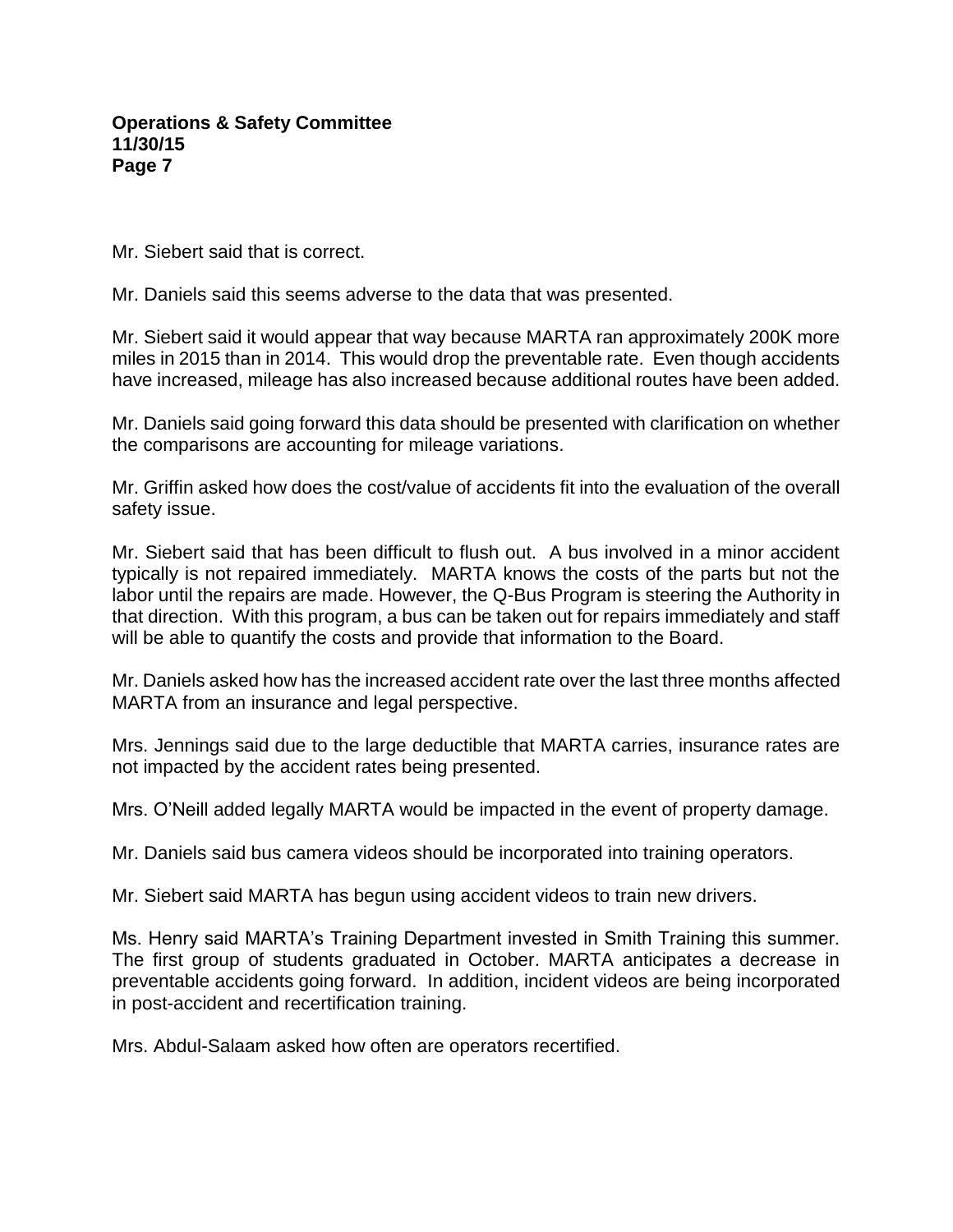- Ms. Henry said annually.
- Mr. Dallas asked if MARTA has a recognition program for operators that drive really well.
- Mr. Siebert said MARTA is looking to reinstate its recognition program.
- Mr. Dallas asked how does MARTA's collision data compare with that of its peers.
- Mr. Parker said staff will gather the data and provide the information to the Board.

#### **Other Matters**

- a) Briefing Bus Toll Lanes (BTLs)
- Mr. Tomlinson briefed the Committee on the Bus Toll Lane concept.

#### *What is the Bus Toll Lanes Concept?*

- A transit concept that combines the strengths of tolling & transit to:
	- o Provide a sustainable ongoing operational fund source for the transit routes utilizing the lanes
	- o Encourage greater transit use
	- o Reduce traffic congestion
	- o Potentially pave the way for rail expansion
- BTLs offer premium transit service on new capacity highway lanes for the primary benefit and use of transit

#### *What are Bus Toll Lanes?*

- New capacity highway lanes planned with Bus Rapid Transit (BRT) service
- Lanes allow for limited access of toll paying vehicles, but prioritizes transit's need and use of available capacity
- Price management for free flow operations and preservation of transit capacity
- New inflation sensitive operating revenue for transit
- Compatible with GDOT's Managed Lane Plan & Policies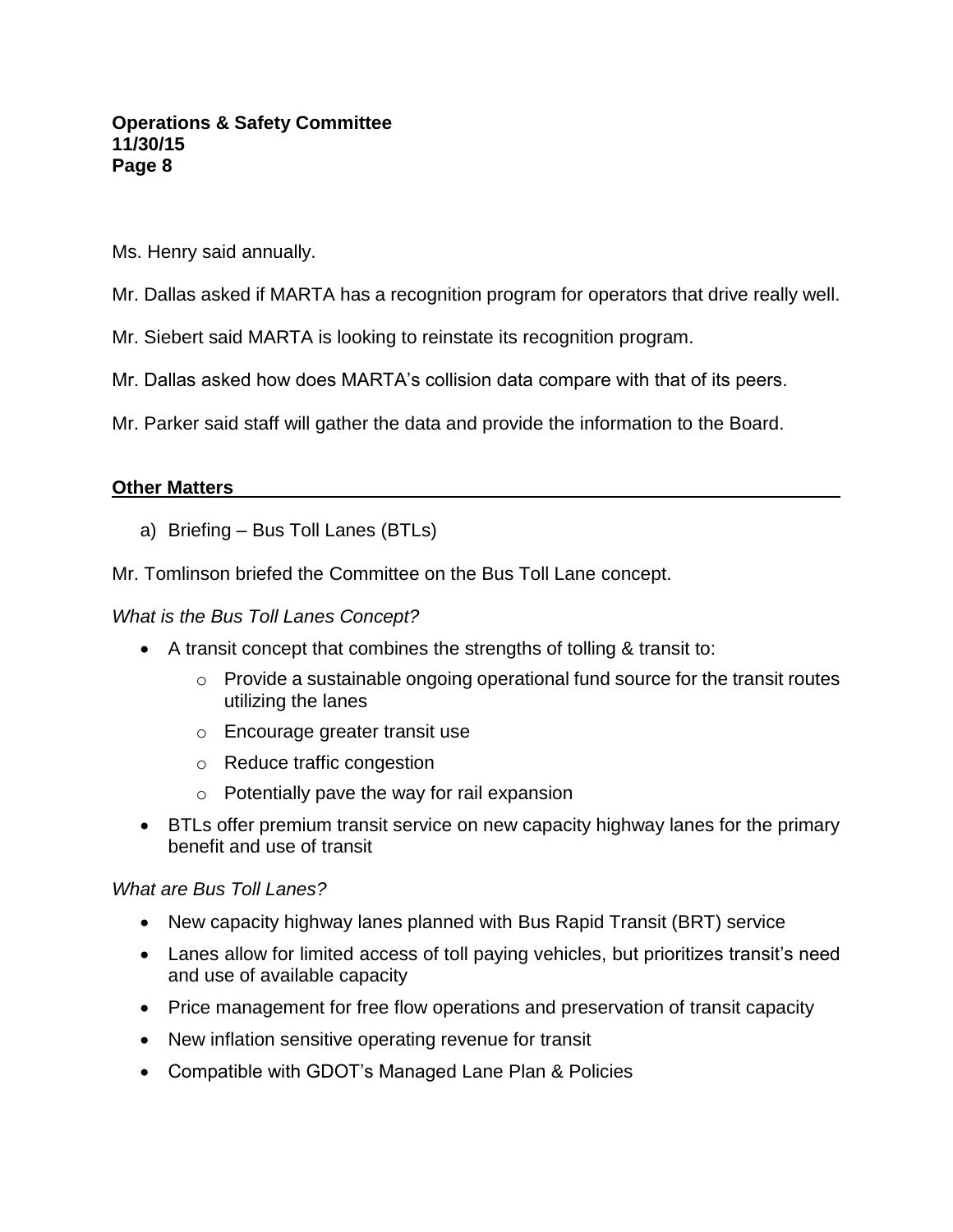Performance requirements/funding obligations negotiated & documented via intergovernmental agreements

# *How are Bus Toll Lanes Funded?*

- Federal, State, and Local Stakeholders fund the construction and operation of an economically sustainable facility dedicated to providing high level transit service
	- o Construction
		- Public Public Partnership to allow combining of capital funds (FTA Grants, FHWA Funds, Toll Revenue Bonds, MFT)
		- **Transit is an "equity shareholder" in the revenue stream**

# o Operation

- **The Transit Agency operates & maintains rolling stock**
- The Toll Agency operates toll collection system
- DOT maintains the lanes
- **Revenue sharing provides operating revenue for all**

### *What Could Bus Toll Lanes Look Like?*

- Arterial Que Jump BTL
- BTL on Limited Access Facility
- BRT/Express Bus Stations

### *Economic Benefits*

- Revenue sharing provides public transit agencies with a sustainable source of operating funds
- A new transit fare box structure is developed: Passenger Fares + Toll Revenue yield an inflation sensitive, sustainable revenue stream for transit

### *Proof of Concept Study*

- A proof of concept study was completed by the Tampa Hillsborough Expressway Authority
- Three major networks were evaluated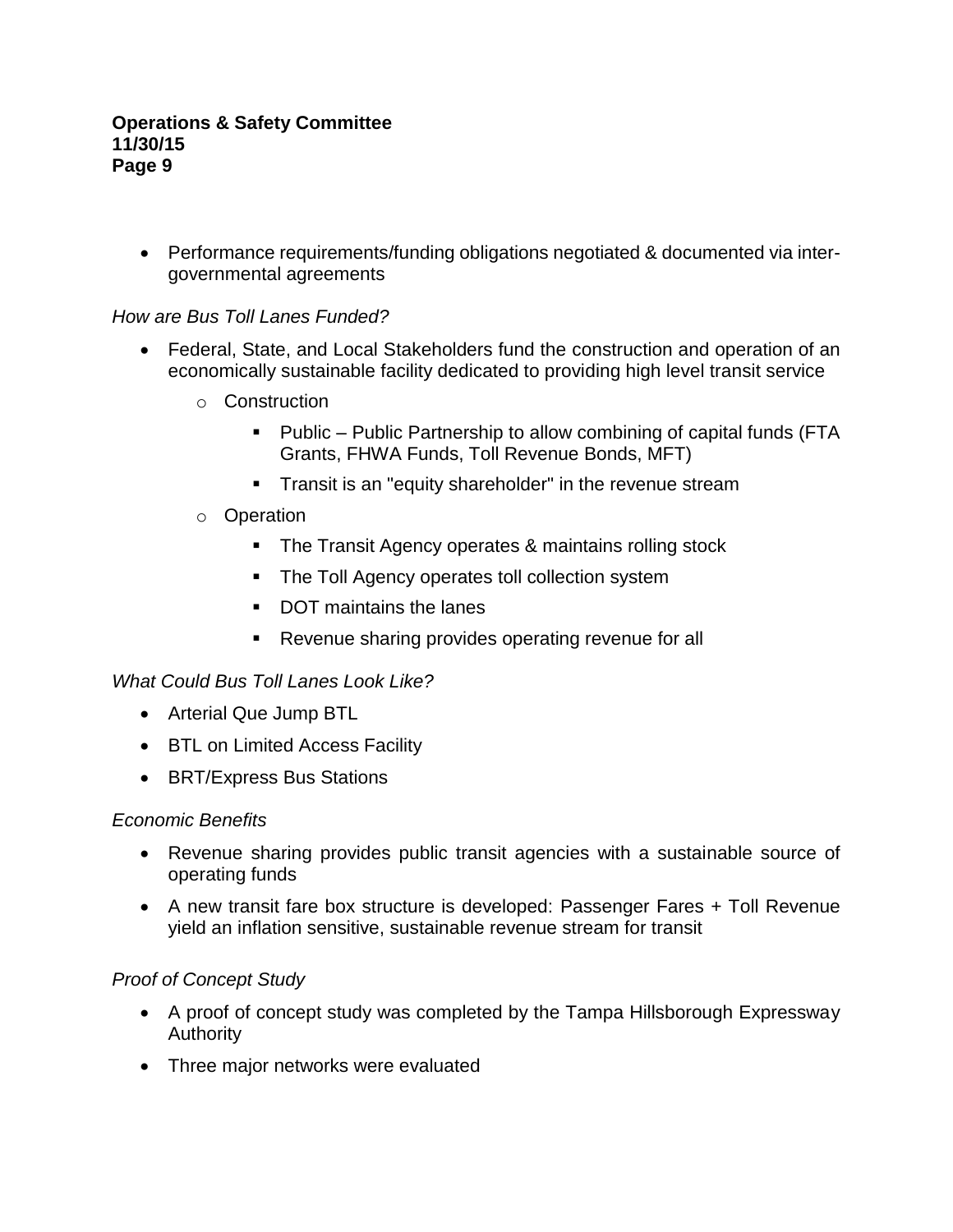- All appear to be financially feasible, and the BTL concept significantly improves person throughput
- For all three networks, modeling indicated that the BTL concept, with its high level of transit service, significantly increased transit ridership in the study corridors

# *BTLs in Georgia*

- Potential service enhancement on MARTA's existing Phase 1 BRT plans for I-20 East Transit Initiative
- Potential precursor to I-20 East rail service
- Maximize transit benefit of GDOT's proposed I-20 Express Lanes
	- o Opportunity to develop sustainable operating revenue and ridership for transit
	- o Transit benefits can more quickly be realized in the corridor
- Phase 1 BRT is proposed to Wesley Chapel Road
- BTLs might allow expansion of service to the Mall at Stonecrest
- Coordination of station location between initial BTLs and rail development could further benefit eventual rail expansion

### *Planning/Funding Partnership*

 A potential partnership between FTA, FHWA, MARTA, GDOT, GRTA, and SRTA with ownership of the revenue stream based on the capital contribution of the partners

### *Considerations*

- Continued discussions & policy assistance/guidance from FTA is needed
- A federal legislative change to the definition of "fixed guideway" under New Starts is needed

### *Why Consider Bus Toll Lanes?*

- An additional tool in the Transit Toolbox
- A sustainable source of transit operating revenue that addresses the fare box shortfall issue
- Maximize benefits to transit from BRT facilities